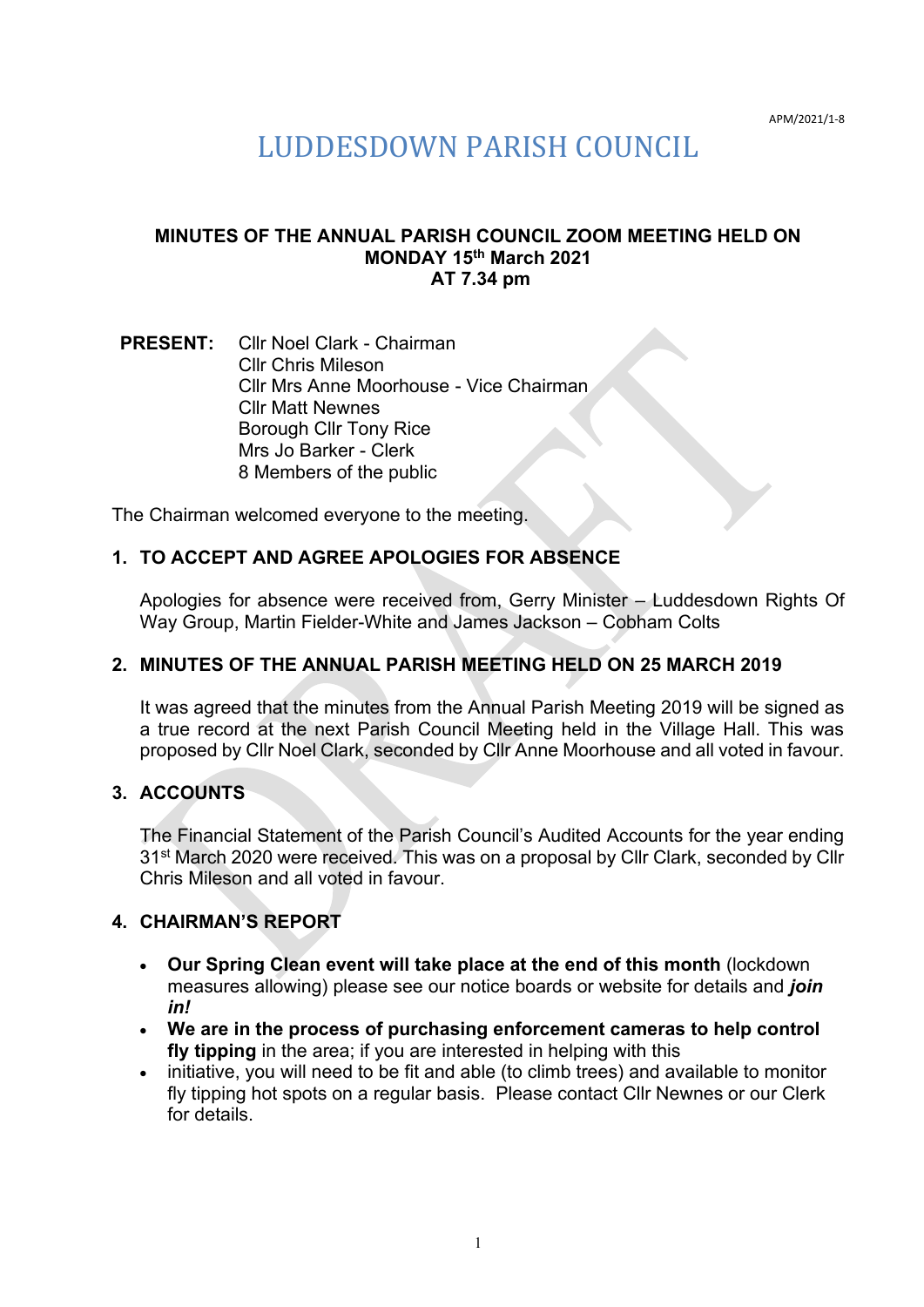- Over the past two years we have with the help of our Borough Councillor been lobbying the Borough to **upgrade the play equipment on the recreation ground**. A number of you have expressed an interest in fund raising to support this. Would any residents who are interested in helping, or who have an interest in using the equipment please make yourselves known to Cllr Newnes or the Clerk, as we would like you to join a group leading this exercise.
- **Don't forget to complete the census on March 21st .**

#### *What does your Parish Council Do (apart from spend your money)?*

The PC exists to represent your opinions to the bodies who affect where and how we live. These are Borough Council, County Council and other bodies such as Highways England and others. We provide grants to the Church for the maintenance of the churchyard, war memorial and village green. We make small grants to the Village Hall and the Rights of Way Group. We make responses to local planning applications. We have sought to get better treatment of the area by highlighting drain clearance issues. We produced an illustrated report on the poor signage maintenance for the County Highways department. We regularly raise the issue of fly tipping and anti-social behaviour with the Police representatives and with the Borough. We also highlight any potential uncontrolled planning issues within the Parish to the Local Planning Authority. We are active members of the Kent Association of Local Councils who provide us with training and advice.

**On Planning:** in the last year we responded to the consultation on the core plan by Gravesham Borough Council which contained the proposal to build 3000 new houses on Greenbelt land in Higham, Meopham/Sole Street and Istead Rise, calling on the Borough to find another solution to the housing problem. We submitted a response to the Government consultation on planning reform. We participated in the Highways England supplementary consultation on the Lower Thames Crossing prior to the Development Consent Order (DCO) submission and also made representation to the Borough regarding the Adequacy of Consultation for this project, we are happy to see the DCO has been withdrawn, but it will return... We objected strongly to the proposals by Highways England because of the lack of consideration for the effects of traffic on the villages, its impact on the environment and the prospect of the local main roads being gridlocked.

We deplore the shear waste of taxpayers' money in promoting a scheme that is now budgeted at £8bn (7 times the cost of the QEII bridge) purely to increase traffic between Essex and Kent. We participated in the consultation on the London Theme Park, and registered for the DCO review. We opposed the theme park primarily on the lack of competence of LRCH (the holding company) to deliver this project, their poor assessment of environmental impact and on the weakness of their transport plan to deliver the expected 15M visitors per annum to the site. We also objected to the way the existing employees on the site at the Swanscombe peninsula have been treated.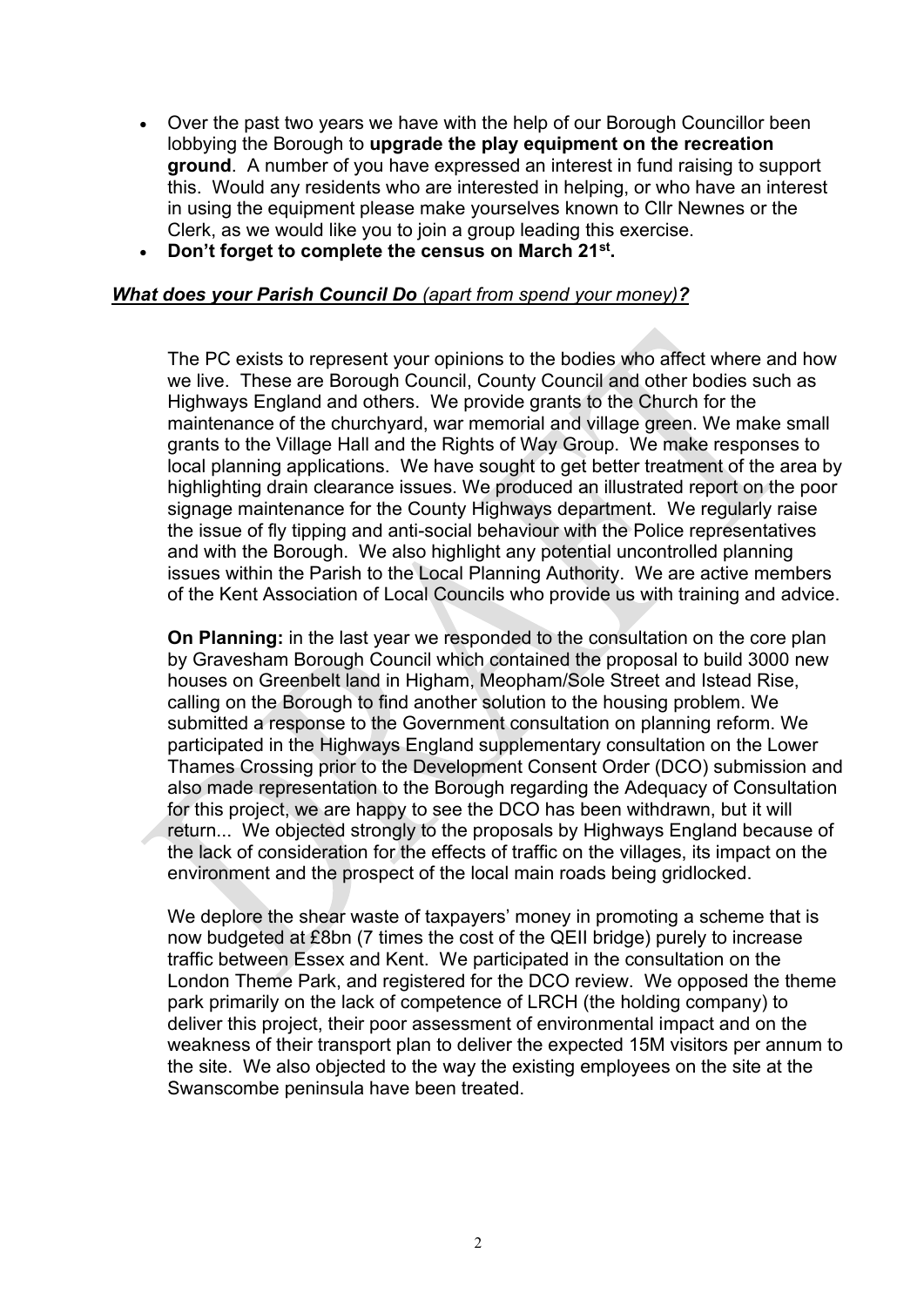We take seriously the need for housing and economic growth but are against developments which put stress on existing infrastructure and services for those living here. We will not allow the impacts to this area of outstanding natural beauty to be ignored. You can read the responses we have made in detail on our website under Correspondence, but we encourage your input as it is our role to represent you. If you go to our website, the Planning Tracker shows all current applications, you can also subscribe to the website to be notified of any new applications in the parish.

Our thoughts are with those of you who have suffered badly during the pandemic and lockdowns; we hope the coming year will see some return of your fortunes. We would like to thank all of you who have been involved in making the parish such a desirable place to live in. Last Spring we purchased some litter picking equipment and are particularly appreciative of those of you who have spent time cleaning and litter picking in the parish with it. I would like to commend Richard Gagg for his selfless efforts in removing so much of the fly tipping here. We are indebted to the Church and PCC for maintaining the graveyard, war memorial and green to a high standard. As a council we owe thanks also to the Village Hall committee and Vineyard Farms Ltd (Court Farm) for hosting our skips during the clean ups which so many of you participated in. We commend the work of the Luddesdown Society who also placed the Christmas tree on the green and long standing member Rita Hayward, who raised the request to get a defibrillator for the village (now installed on the Village Hall). Thanks are due to the Village Hall Committee for allowing us to site it there, and for providing the power to keep it warm in winter. The defibrillator and new enforcement cameras were obtained with grants from our County Councillor Bryan Sweetland - our special thanks go to him. We must also mention the support in gaining those grants and the outstanding advocacy provided by our Borough Councillor Tony Rice, who has tirelessly attended almost every single Parish Council meeting (on top of the Borough meetings) and who is frequently found working weekends on your behalf.

Your Parish Clerk, Jo Barker, is available and willing to help or pass your enquiries to us. I would like to commend Jo and my fellow councillors for the work they have done on your behalf over the past year; but space here is limited. Please login to our annual meeting to see them, or contact us via email with any issues you feel we can assist you with. Our last year's finance report and next year's budget is available for you to download from the website (www.luddesdown-pc.gov.uk - look for Documents, then Finance).

## **5. COUNTY AND BOROUGH COUNCILLORS' REPORTS**

Cllr Rice met with the new Police District Commander for Dartford and Gravesham, C.I. Junior Dann. The purpose was to press for a less sporadic, but more sustained and integrated response to the crime we experience in our area, notably the pervasive nuisance from track bikers.

He has also been pressing GBC for more routine patrols to enforce against illegal parking in restricted areas.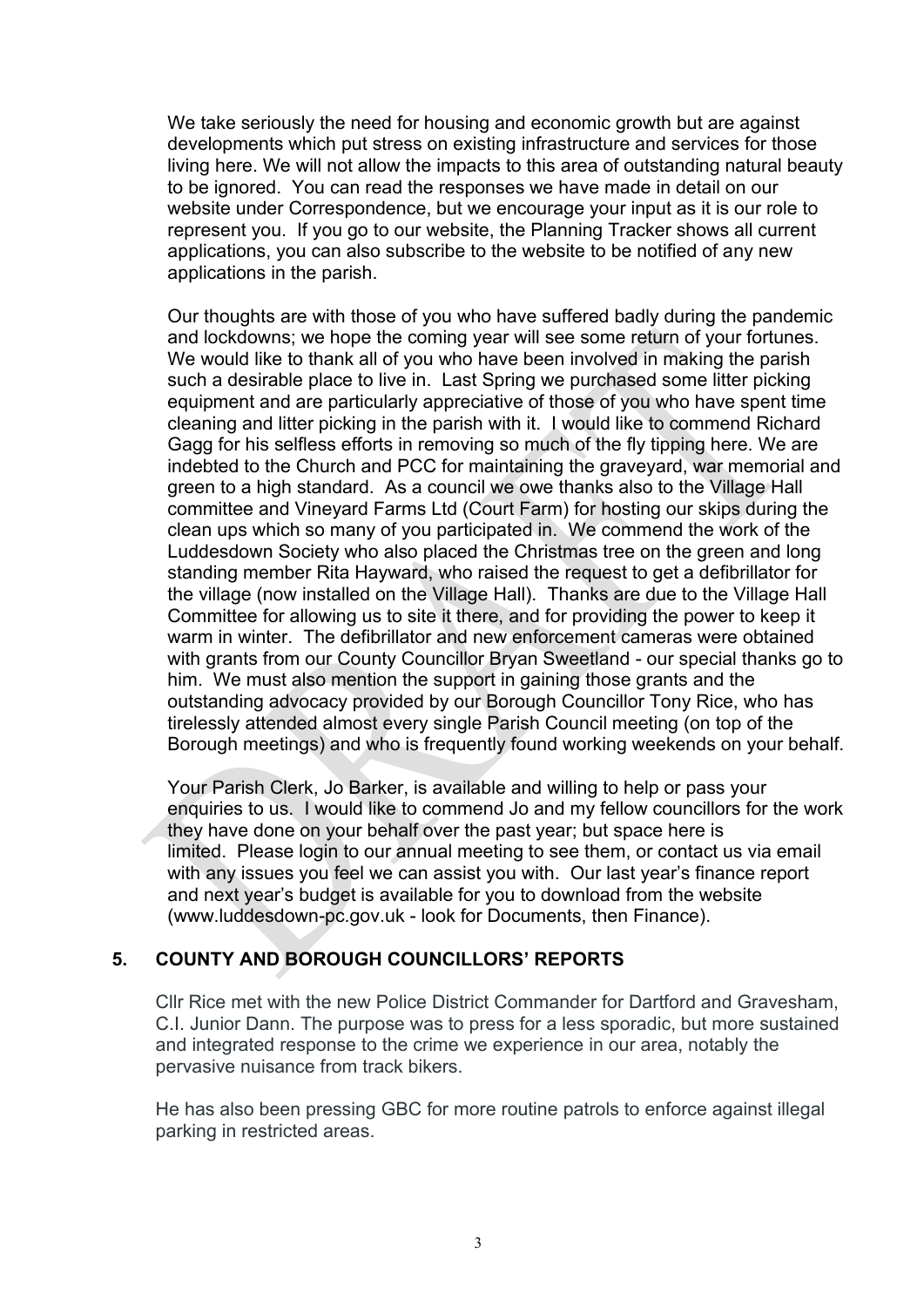GBC has fallen under the 75% threshold for housebuilding against the government target. This means that it is now required to presume in favour of sustainable development. In practice this means that new home applications that have no cut and dried rejection criteria i.e. those in the marginal zone of planning discretion, will come under greater likelihood of approval. It also means that GBC will probably have to increase its land supply to enable more development to take place in a less restricted way.

GBC has increased council tax to the maximum allowed without a referendum. For a Band D property, the rise will be £4.95 a year, going up from £208 to £213.

COVID Report - 280 people have sadly died in the borough, within 28 days of contracting COVID. GBC has distributed £20m of government grant funding to 1,200 orgs in the borough.

The GBC Director for Planning and Regeneration, Kevin Burbidge, will be retiring at the end of March after 31 years of service to the borough. Nick Brown will be taking over this directorate, in addition to his existing responsibility for Operations (waste and recycling etc.). A new Assistant Director will be hired to concentrate on Regeneration, while Wendy Lane will continue as Assistant Director for Planning.

Planning Applications - the Telecoms mast at the top of Batts Road - GBC Planning has verbally stated that this will be refused, however this has not yet been made formal with a notice on the planning portal.

Play site - GBC has indicated that improvements to the GBC owned Luddesdown play site may be accelerated in the borough wide plan, however this has yet to be formally confirmed.

New Dog Poo Bins - Cllr Rice reported to Cllr Newnes that GBC will be happy to consider new bins in new locations, and suggested that a request is made.

Broadband and cellular 'not spots' - Cllr Rice was informed that some Luddesdown residents have no coverage. He said that he is doubtful that GBC has any remit, or ability to help, but he would enquire and report back.

On the subject of the proposed mast being erected in Batts Road Cllr Newnes said that the visual impact was not in keeping with the area as it would have been in an Area Of Outstanding Natural Beauty, and no attempt by the applicant had been made to disguise it. It was for emergency services network only not for network coverage which villagers would probably welcome. Other locations should be looked into to site the mast.

Cllr Newnes had talked about obtaining a dog waste bin for the village at a previous Parish Council Meeting. He took this opportunity to ask the members of the public where they felt a bin would be best placed. Residents recommended the following areas:

Near to the post box near the church, we would need to check with the church to see if they own the land. Cllr Clark said he would investigate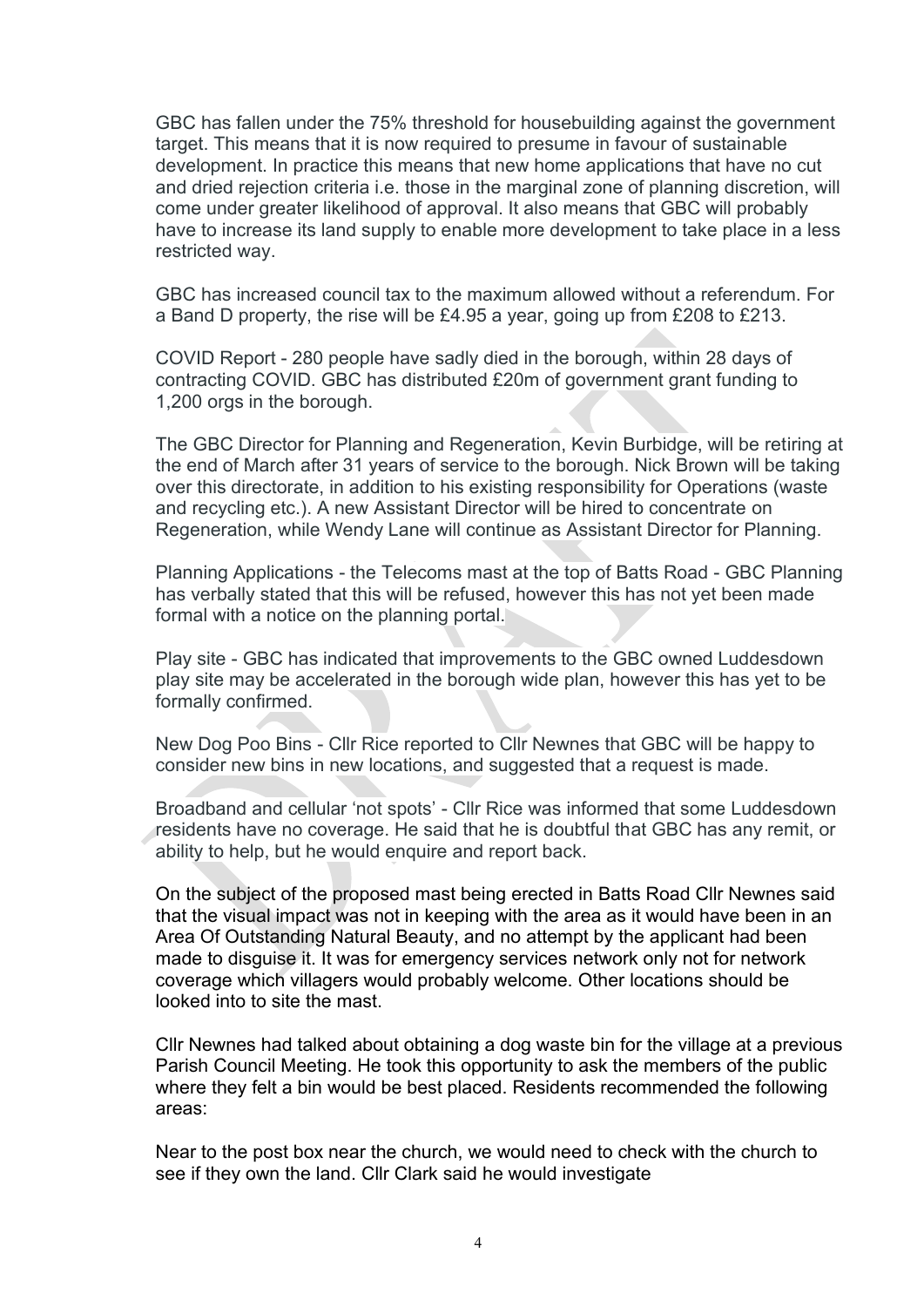Near to the footpath up the side of the Cock Inn

At the entry of the byway next to Reynolds Farm

On Luddesdown Road entry to footpath opposite the farm entrance

All of these sites would benefit from bins. Cllr Newnes to contact GBC.

The Chairman thanked Cllr Rice for his report.

## **6. REPORTS FROM LOCAL ORGANISATIONS**

#### **a Luddesdown Rights Of Way Group**

Luddesdown Rights of Way Group thanked the Parish Council for the grant of £75.00 which was received last year. This year we walked when and where we could (covid restrictions allowing). Thanks are due to the Village Hall Committee for allowing us to use the car park which was a life safer for the group. Thanks also are due to the proprietor of the Cock Inn also for the use of the car park. Walks will continue when conditions allow. The LDROWG will follow the guidelines issued by the Ramblers Association when re-starting walks. The group will hopefully attend next years Annual Parish Meeting.

### **b Luddesdown Village Hall Committee**

Colin Dickens reported with sad news that Brian Hayward had passed away. He was a long standing member of Luddesdown Society. The Village Hall has now been closed for a year due to Covid 19. Colin does not expect the hall to re-open until 21<sup>st</sup> June 2021 and will follow government guidelines for re-opening. He has however, had bookings for weddings for 2022 and several enquiries for bookings for the hall. Most of the enquiries for bookings come in via Facebook and social media. Colin thanked the Parish Council for their donation which was gratefully received. Whilst the Village Hall has been closed maintenance work has been carried out. Radiator valves have been replaced, the lower part of the walls have been repainted, the problem with the boiler has been fixed. The car park was resurfaced in August 2020. Water has been seeping into the kitchen floor and this has rotted the boards underneath. The Trustees of the hall are hopefully going to replace the floor with concrete. There is still an outstanding oil leak but this is being looked into. Colin wanted to remind everyone that residents of Luddesdown receive a 50% discount when booking the Village Hall.

The Chairman thanked Colin for his report.

## **c Luddesdown Vineyard (Vineyard Farms Ltd)**

Holly Dewale introduced Gary Smith their CEO. Gary wanted to reassure everyone that they would be working towards positive land management and work on the ecology and biodiversity of the land. Gary reported that 400,000 vines were planted in 2020 and there is just a small number left to plant.